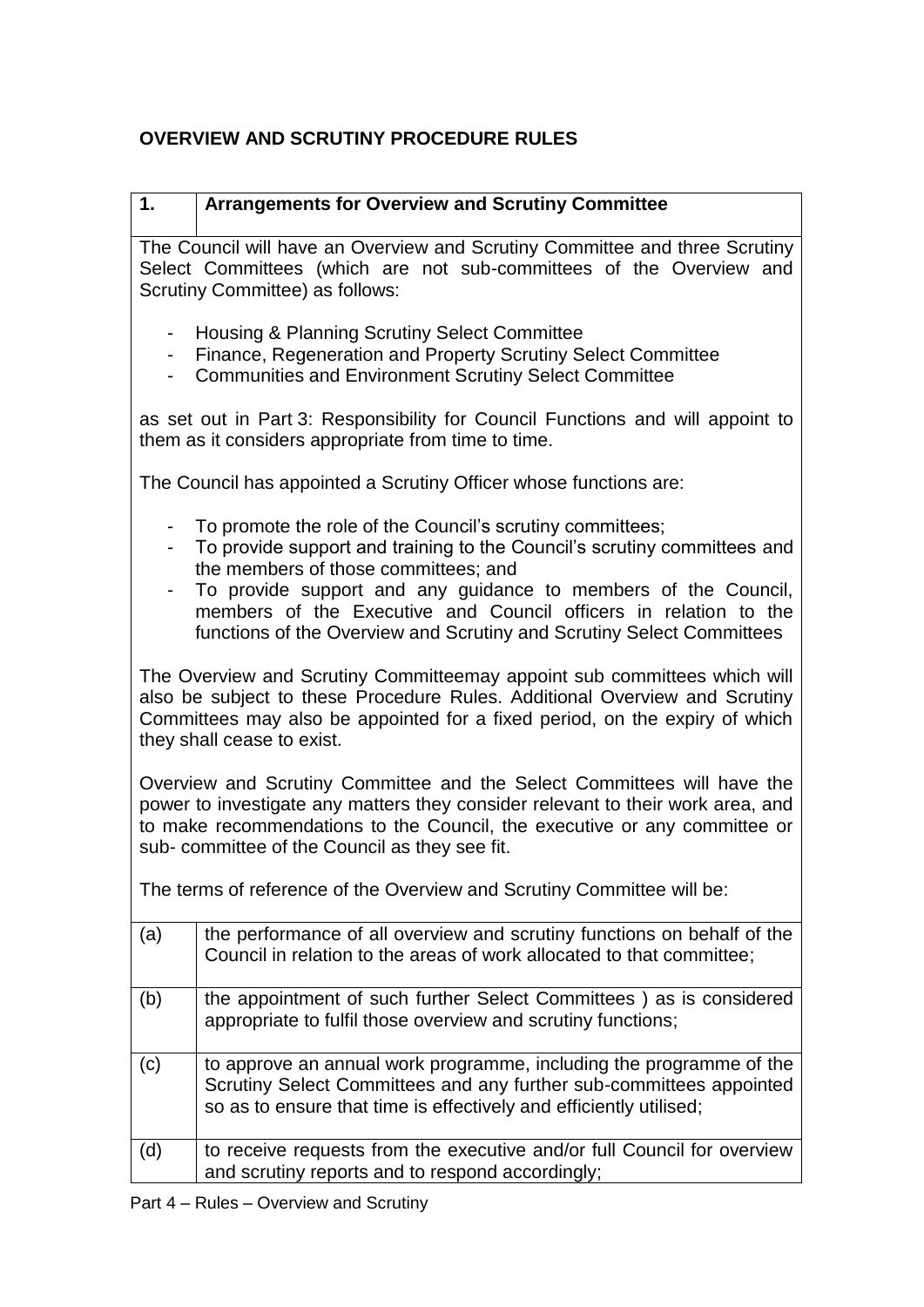| (e) | to put in place a system to ensure that referrals from overview and<br>scrutiny to the executive, either by way of report or for re-consideration<br>are managed efficiently; and                                                                                                                                                                                                                                                                                    |
|-----|----------------------------------------------------------------------------------------------------------------------------------------------------------------------------------------------------------------------------------------------------------------------------------------------------------------------------------------------------------------------------------------------------------------------------------------------------------------------|
| (f) | in the event of the volume of referrals creating difficulty for the<br>management of executive business or jeopardising the efficient running<br>of Council business, at the request of the Executive, to make decisions<br>about the priority of referrals made                                                                                                                                                                                                     |
|     | On adoption of this Constitution, Overview and Scrutiny Committee may<br>appoint (and discontinue) sub-committees and amend their terms of reference,<br>as appropriate, provided that consultation has been carried out with interested<br>parties. Any changes will be reported to the Chief Executive and then to the<br>next meeting of the Council by the Chair of the Overview and Scrutiny<br>Committee, so that the Constitution may be amended accordingly. |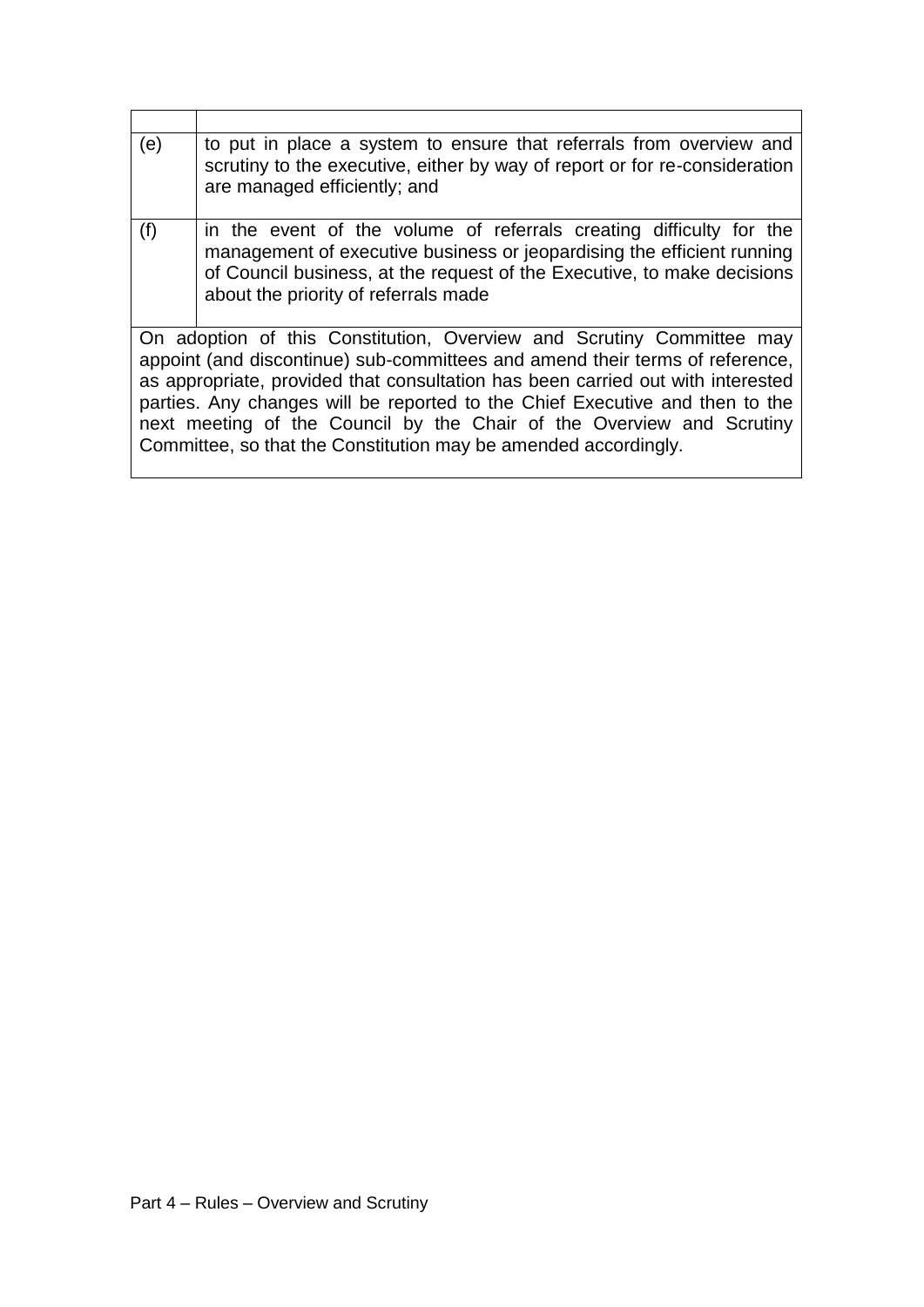## **2. Who may sit on Overview and Scrutiny Committee and the Scrutiny Select Committees?**

All councillors except members of the Executive may be members of the Overview and Scrutiny Committee or Scrutiny Select Committees, the political composition of which will reflect as nearly as possible the political composition of the Council as a whole. No councillor may be involved in scrutinising a decision in which they have been directly involved.

## **3. Co-optees**

The Overview and Scrutiny Committee and Scutiny Select Committees and any sub-committees shall be entitled to recommend to Council the appointment to it of people as non-voting co- optees.

| 3.1                                                                                                                                                                                                                                                                                                                                                                  | <b>Scheme of Co-option</b>                                                                                                                                                      |  |
|----------------------------------------------------------------------------------------------------------------------------------------------------------------------------------------------------------------------------------------------------------------------------------------------------------------------------------------------------------------------|---------------------------------------------------------------------------------------------------------------------------------------------------------------------------------|--|
| (a)                                                                                                                                                                                                                                                                                                                                                                  | At the initial 'scoping stage of each Scrutiny Review being undertaken<br>Members of the Committee will agree if:                                                               |  |
|                                                                                                                                                                                                                                                                                                                                                                      | - any co-option of external participants is necessary for that review;<br>and                                                                                                   |  |
|                                                                                                                                                                                                                                                                                                                                                                      | any co-option is needed, who might be most appropriate individual<br>or organisation to invite to assist with that review.                                                      |  |
| (b)                                                                                                                                                                                                                                                                                                                                                                  | There should be a maximum of 3 external co-optees for any one review<br>taking place.                                                                                           |  |
| (c)                                                                                                                                                                                                                                                                                                                                                                  | Any co-optees assisting the review are able to give their views on the<br>matter under consideration but have no formal voting rights.                                          |  |
| (d)                                                                                                                                                                                                                                                                                                                                                                  | Any co-optees assisting the review would, where appropriate, be<br>invited to review a final draft prior to its formal consideration by the<br>Overview and Scrutiny Committee. |  |
| 4.                                                                                                                                                                                                                                                                                                                                                                   | Meetings of Overview and Scrutiny Committee and Scrutiny<br><b>Select Committees</b>                                                                                            |  |
| There shall be 5 scheduled meetings of the Overview and Scrutiny Committee<br>and each of the Scrutiny Select Committees in each municipal year at times to<br>be agreed by the Council. In addition, extraordinary meetings may be called as<br>and when appropriate. The Overview and Scrutiny Committee or Scrutiny<br>Select Committee meeting may be called by: |                                                                                                                                                                                 |  |
| (a)                                                                                                                                                                                                                                                                                                                                                                  | the Chair of the relevant committee;                                                                                                                                            |  |
| (b)                                                                                                                                                                                                                                                                                                                                                                  | any three members of the relevant committee;                                                                                                                                    |  |
| (c)                                                                                                                                                                                                                                                                                                                                                                  | the Full Council; or                                                                                                                                                            |  |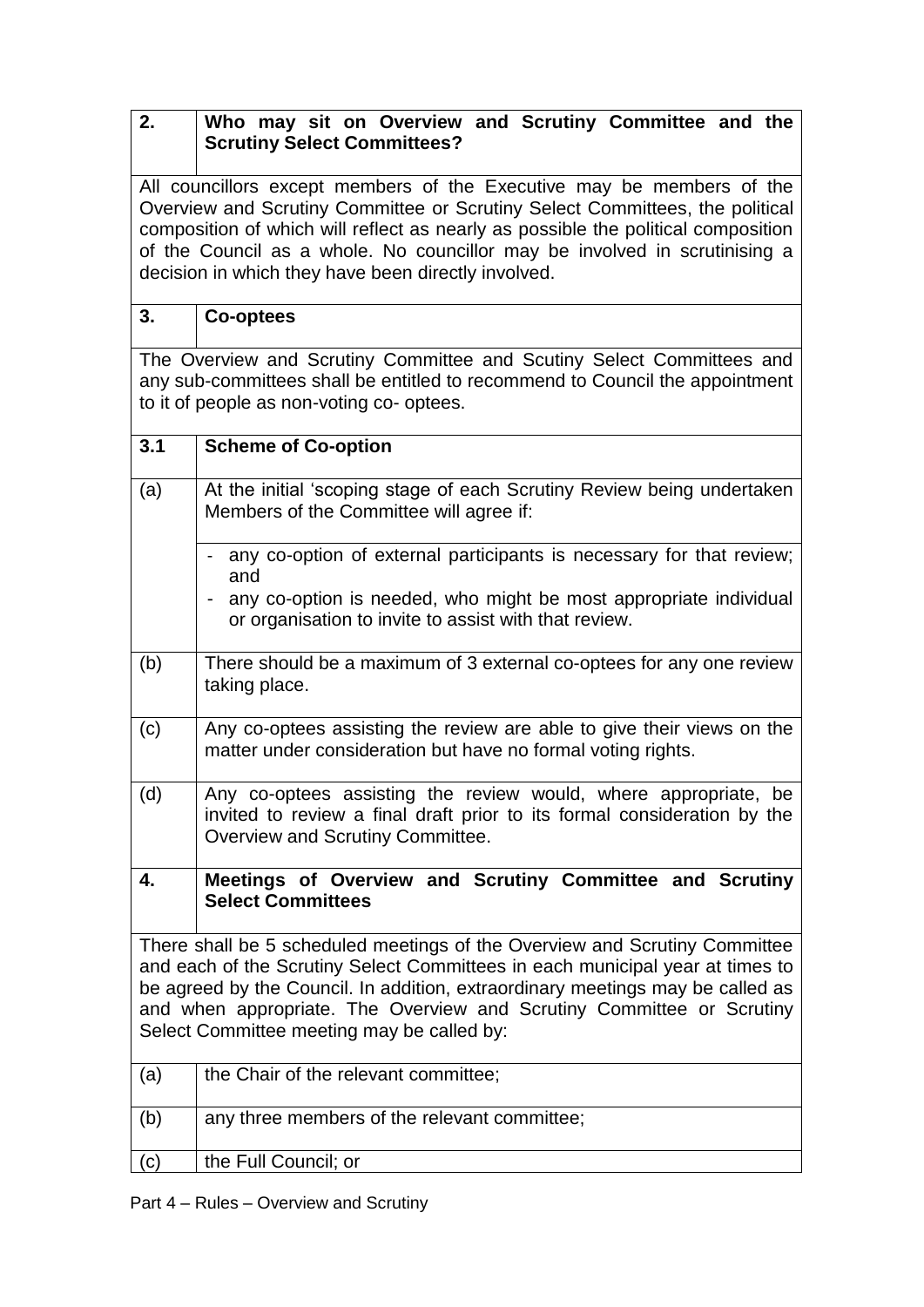| (d)                                                                                                                                                                                                                                                                                                                                                                                                                                                                                                                                 | the Chief Executive if they consider it necessary.                                                                                                                                                                                          |  |  |
|-------------------------------------------------------------------------------------------------------------------------------------------------------------------------------------------------------------------------------------------------------------------------------------------------------------------------------------------------------------------------------------------------------------------------------------------------------------------------------------------------------------------------------------|---------------------------------------------------------------------------------------------------------------------------------------------------------------------------------------------------------------------------------------------|--|--|
|                                                                                                                                                                                                                                                                                                                                                                                                                                                                                                                                     |                                                                                                                                                                                                                                             |  |  |
| 5.                                                                                                                                                                                                                                                                                                                                                                                                                                                                                                                                  | Quorum                                                                                                                                                                                                                                      |  |  |
|                                                                                                                                                                                                                                                                                                                                                                                                                                                                                                                                     | The quorum for the Overview and Scrutiny Committee and the Scrutiny Select<br>Committees shall be as set out for committees in paragraph 14.10 of the<br>Committee Procedure Rules in Part 4 of this Constitution.                          |  |  |
| 6.                                                                                                                                                                                                                                                                                                                                                                                                                                                                                                                                  | <b>Chairing Overview and Scrutiny Committee meetings</b>                                                                                                                                                                                    |  |  |
| The Chair of Overview and Scrutiny Committee shall be the Leader of the<br>largest minority (opposition) party. In the event of there being two (or more)<br>minority parties of equal size, the position of Chair shall be rotated on an<br>annual basis between the Leaders of each minority party.                                                                                                                                                                                                                               |                                                                                                                                                                                                                                             |  |  |
| executive.                                                                                                                                                                                                                                                                                                                                                                                                                                                                                                                          | The Overview and Scrutiny Committee will appoint 2 Vice- Chairs. One Vice-<br>Chair will be a member of a party which is not the political party of the Chair. At<br>least one of the Vice-Chairs will be a member of the party forming the |  |  |
| 7.                                                                                                                                                                                                                                                                                                                                                                                                                                                                                                                                  | <b>Work Programme</b>                                                                                                                                                                                                                       |  |  |
| The Overview and Scrutiny Committee will be responsible for setting their own<br>work programme and the work programme of the Scrutiny Select Committees<br>and in doing so they will take into account the views of members on the<br>committee who are not members of the controlling political group(s) on the<br>Council.                                                                                                                                                                                                       |                                                                                                                                                                                                                                             |  |  |
| 8.                                                                                                                                                                                                                                                                                                                                                                                                                                                                                                                                  | <b>Agenda items</b>                                                                                                                                                                                                                         |  |  |
| Any member of the Overview and Scrutiny Committee, Scrutiny Select<br>Committee or sub-committee shall be entitled to give notice to the Chief<br>Executive and Scrutiny Officer that they wish an item relevant to the functions<br>of the relevant committee or sub-committee of which they are a member to be<br>included on the agenda for the next available meeting of that committee or sub-<br>committee. On receipt of such a request the Chief Executive will ensure that it<br>is included on the next available agenda. |                                                                                                                                                                                                                                             |  |  |
| Any member of the Council may make a request to the Chief Executive or<br>Scrutiny Officer that they wish an item relevant to the functions of the<br>Overview and Scrutiny Committee or the Scrutiny Select Committees to be<br>included on the agenda of the relevant committee. The request will be<br>considered by the next available meeting of the Overview and Scrutiny<br>Committee to determine whether it will accept the item.<br>In exercising its discretion, the Overview and Scrutiny Committee may have            |                                                                                                                                                                                                                                             |  |  |
|                                                                                                                                                                                                                                                                                                                                                                                                                                                                                                                                     | regard to any representations made by the member as to why it would be<br>appropriate for the committee to accept the item.                                                                                                                 |  |  |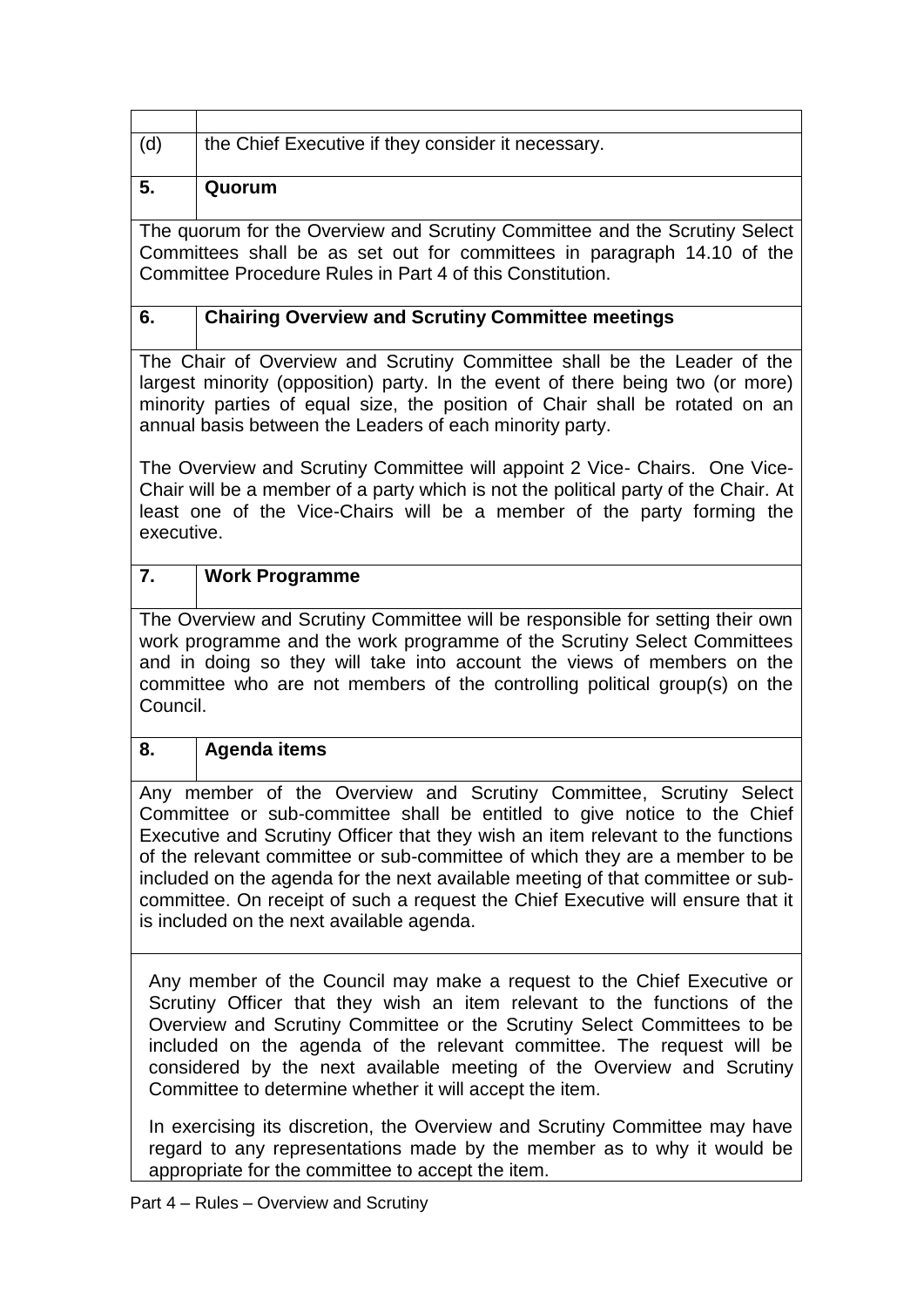If the Overview and Scrutiny Committee decides not to accept the item it must notify the member of its decision and the reasons for it.

The Overview and Scrutiny Committee may not accept items which relate to:

- Any matter relating to a planning decision;
- Any matter relating to a licensing decision;
- Any matter relating to a person in respect of which that person has recourse to a route of appeal; or
- Any matter which is vexatious, discriminatory or not reasonable to be included in the agenda

The Overview and Scrutiny Committee and Scrutiny Select Committees shall also respond, as soon as their work programmes permit, to requests from the Council and, if considered appropriate, the Executive to review particular areas of the executive's functions. Where they do so, the relevant Committee shall report its findings and any recommendations back to the Executive and/or Council.

| 9.  | <b>Policy Review and Development</b>                                                                                                                                                                       |
|-----|------------------------------------------------------------------------------------------------------------------------------------------------------------------------------------------------------------|
| (a) | The role of the Overview and Scrutiny Committee in relation to the<br>development of the Council's budget and policy framework is set out in<br>detail in the Budget and Policy Framework Procedure Rules. |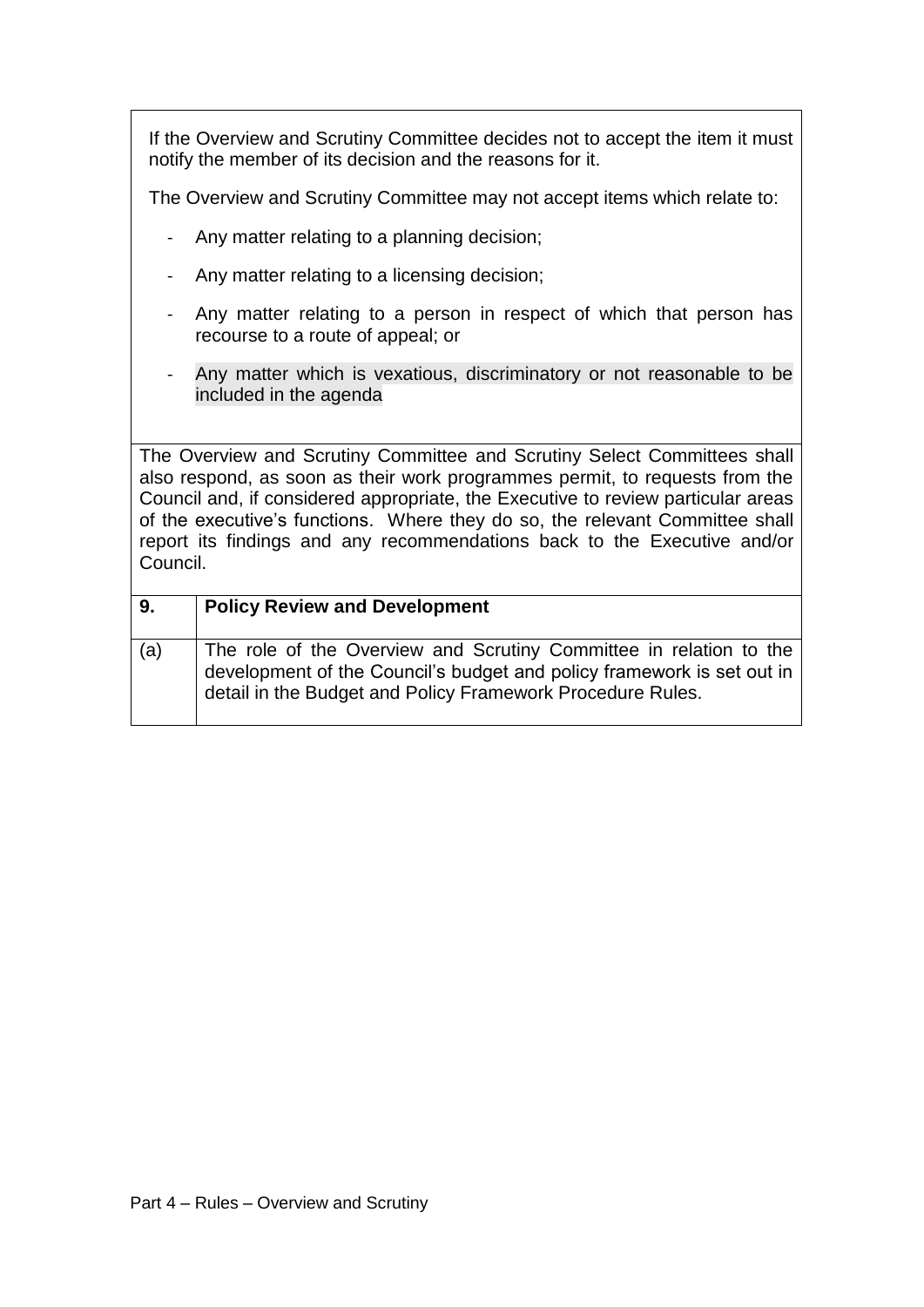| (b) | In relation to the development of the Council's approach to other<br>matters not forming part of its policy and budget framework, the<br>Overview and Scrutiny Committee or Scrutiny Select Committees may<br>make proposals to the Executive for developments in so far as they<br>relate to matters within their terms of reference.                                                                                                                                                                          |  |  |
|-----|-----------------------------------------------------------------------------------------------------------------------------------------------------------------------------------------------------------------------------------------------------------------------------------------------------------------------------------------------------------------------------------------------------------------------------------------------------------------------------------------------------------------|--|--|
| (c) | The Overview and Scrutiny Committee and Scrutiny Select<br>Committees may:<br>hold inquiries and investigate the available options for future                                                                                                                                                                                                                                                                                                                                                                   |  |  |
|     | direction in policy developmentand may appoint advisers and<br>assessors to assist them in this process;<br>go on site visits, conduct public surveys, hold public meetings,<br>carry out or commission research and do all other things that<br>they reasonably consider necessary to inform their deliberations;<br>Consider and implement mechanisms to encourage and<br>enhance community participation in the development of policy<br>options;                                                            |  |  |
|     | ask witnesses to attend to address them on any matter under<br>consideration and may pay to any advisers, assessors and<br>witnesses a reasonable fee and expenses for doing so.<br>Question members of the Executive and/or members of<br>$\overline{\phantom{a}}$<br>committees or Management Team about their views on issues<br>and proposals affecting the area                                                                                                                                            |  |  |
| A9  | <b>Other Powers and Duties</b><br>Overview and Scrutiny and the Select Committees may:                                                                                                                                                                                                                                                                                                                                                                                                                          |  |  |
|     | Review and scrutinise the decisions made by and the<br>performance of the Executive;<br>Undertake more general reviews of executive decisions made<br>by committees and officers;<br>Review and scrutinise the performance of the Council generally<br>in relation to its policy objectives, performance targets and/or<br>particular service areas;<br>Make recommendations<br>the<br>Executive,<br>to to<br>appropriate<br>committees and/or the Council arising from the outcome of the<br>scrutiny process; |  |  |
| 10. | Reports from Overview and Scrutiny Committees and Scrutiny<br><b>Select Committees ("Scrutiny Reports")</b>                                                                                                                                                                                                                                                                                                                                                                                                     |  |  |
| (a) | Once it has formed recommendations on proposals for development,<br>the Overview and Scrutiny Committee or Scrutiny Select Committee<br>will prepare a formal report and submit it to the Chief Executive and the<br>Scrutiny Officer for consideration by the executive (if the proposals are<br>consistent with the existing budgetary and policy framework), or to the<br>Council as appropriate (e.g. if the recommendation would require a<br>departure from or a change to the agreed Budget and Policy   |  |  |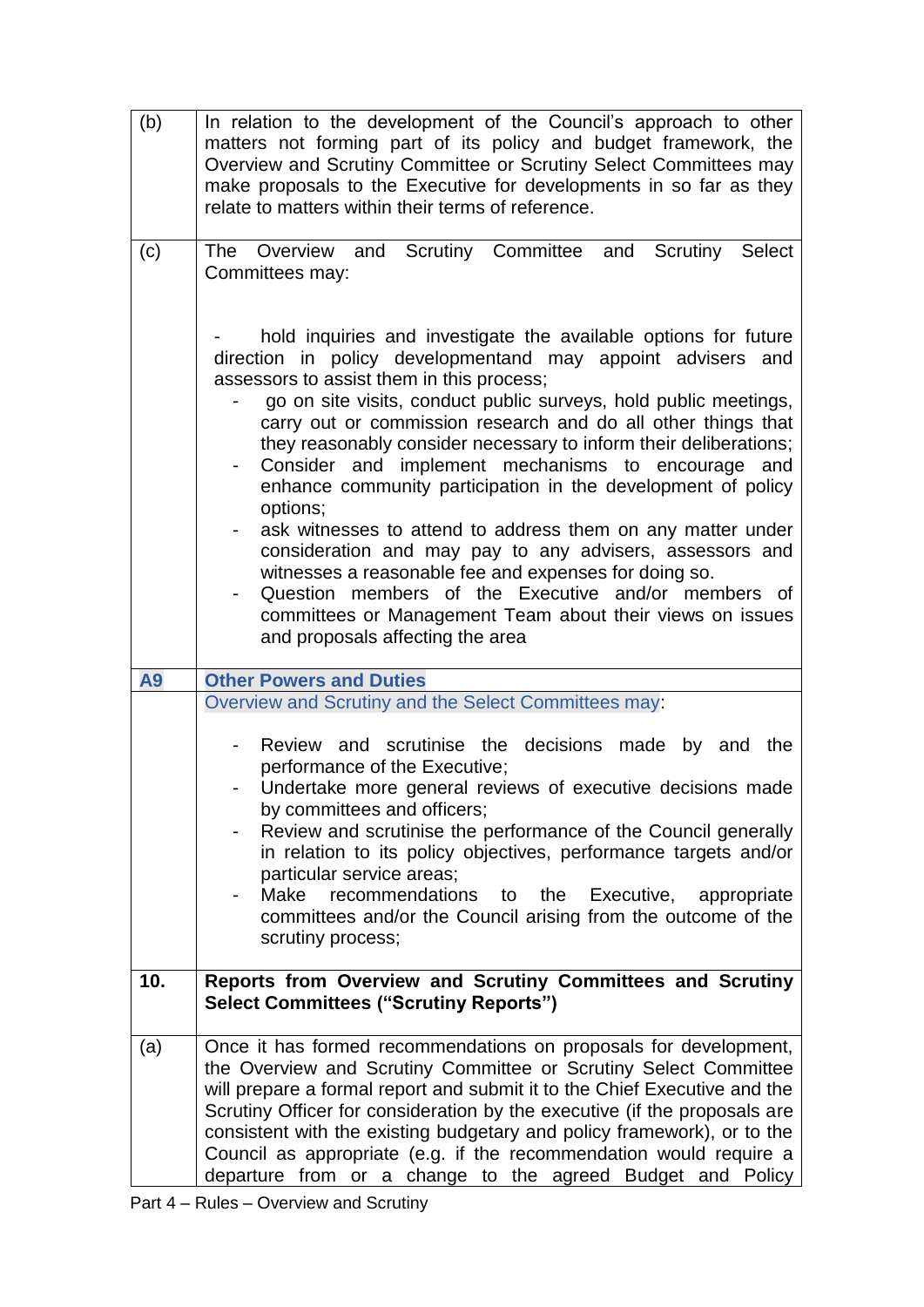|                                                                                                                                                                                                                                                                                                                                                                                                                                                                                                                                                                                                                                                                                                                                                                                                                                                                                                                                                                                                                         | framework).                                                                                                                                                                                                                                                                                       |  |
|-------------------------------------------------------------------------------------------------------------------------------------------------------------------------------------------------------------------------------------------------------------------------------------------------------------------------------------------------------------------------------------------------------------------------------------------------------------------------------------------------------------------------------------------------------------------------------------------------------------------------------------------------------------------------------------------------------------------------------------------------------------------------------------------------------------------------------------------------------------------------------------------------------------------------------------------------------------------------------------------------------------------------|---------------------------------------------------------------------------------------------------------------------------------------------------------------------------------------------------------------------------------------------------------------------------------------------------|--|
| (b)                                                                                                                                                                                                                                                                                                                                                                                                                                                                                                                                                                                                                                                                                                                                                                                                                                                                                                                                                                                                                     | If the relevant Committee cannot agree on one single final report to the<br>Council or Executive as appropriate, then one minority report may also<br>be prepared and submitted for consideration by the Council or<br>Executive alongside the majority report.                                   |  |
| (c)                                                                                                                                                                                                                                                                                                                                                                                                                                                                                                                                                                                                                                                                                                                                                                                                                                                                                                                                                                                                                     | The Scrutiny Report shall be considered by the Council or by the<br>Executive at its next appropriate meeting following submission to the<br>Chief Executive and Scrutiny Officer, or such longer time scale as the<br>Chair of the Overview and Scrutiny Committee may agree.                    |  |
| 11.                                                                                                                                                                                                                                                                                                                                                                                                                                                                                                                                                                                                                                                                                                                                                                                                                                                                                                                                                                                                                     | Making sure that Overview and Scrutiny reports are considered by<br>the Executive                                                                                                                                                                                                                 |  |
|                                                                                                                                                                                                                                                                                                                                                                                                                                                                                                                                                                                                                                                                                                                                                                                                                                                                                                                                                                                                                         | Scrutiny Reports of Committees which have not already been considered by<br>the Executive shall be included in the next programmed executive agenda.                                                                                                                                              |  |
| If the Chief Executive refers a Scrutiny Report to Council, they shall also serve<br>a copy on the Leader with notice that the matter is to be referred to Council.<br>When the Council meets to consider any referral from the Overview and<br>Scrutiny Committee or Scrutiny Select Committee on a matter which would<br>have an impact on the Budget and Policy framework, it shall also consider the<br>response of the Executive to the Committee's proposals.<br>Overview and Scrutiny Committee and the Scrutiny Select Committees will<br>have access to the Executive's Forward Plan and timetable for decisions and<br>intentions for consultation. Even where an item is not the subject of detailed<br>proposals from the Overview and Scrutiny/ Scrutiny Select Committee following<br>consideration of possible policy/service developments, the<br>relevant<br>a<br>committee will at least be able to respond in the course of the executive's<br>consultation process in relation to any key decision. |                                                                                                                                                                                                                                                                                                   |  |
| 12.                                                                                                                                                                                                                                                                                                                                                                                                                                                                                                                                                                                                                                                                                                                                                                                                                                                                                                                                                                                                                     | Rights of Overview and Scrutiny Committee Members to<br>documents                                                                                                                                                                                                                                 |  |
| (a)                                                                                                                                                                                                                                                                                                                                                                                                                                                                                                                                                                                                                                                                                                                                                                                                                                                                                                                                                                                                                     | In addition to their rights as councillors, members of Overview and<br>Scrutiny Committee have the additional right to documents, and to<br>notice of meetings as set out in the Access to Information Procedure<br>Rules in Part 4 of this Constitution.                                         |  |
| (b)                                                                                                                                                                                                                                                                                                                                                                                                                                                                                                                                                                                                                                                                                                                                                                                                                                                                                                                                                                                                                     | Nothing in this paragraph prevents more detailed liaison between the<br>executive and Overview and Scrutiny Committee as appropriate<br>depending on the particular matter under consideration.                                                                                                   |  |
| 13.                                                                                                                                                                                                                                                                                                                                                                                                                                                                                                                                                                                                                                                                                                                                                                                                                                                                                                                                                                                                                     | <b>Members and Officers giving Account</b>                                                                                                                                                                                                                                                        |  |
| (a)                                                                                                                                                                                                                                                                                                                                                                                                                                                                                                                                                                                                                                                                                                                                                                                                                                                                                                                                                                                                                     | The Overview and Scrutiny Committee, sub-committee or Scrutiny<br>Select Committee may scrutinise and review decisions made or actions<br>taken in connection with the discharge of any Council functions. As well<br>as reviewing documentation, in fulfilling the scrutiny role, it may require |  |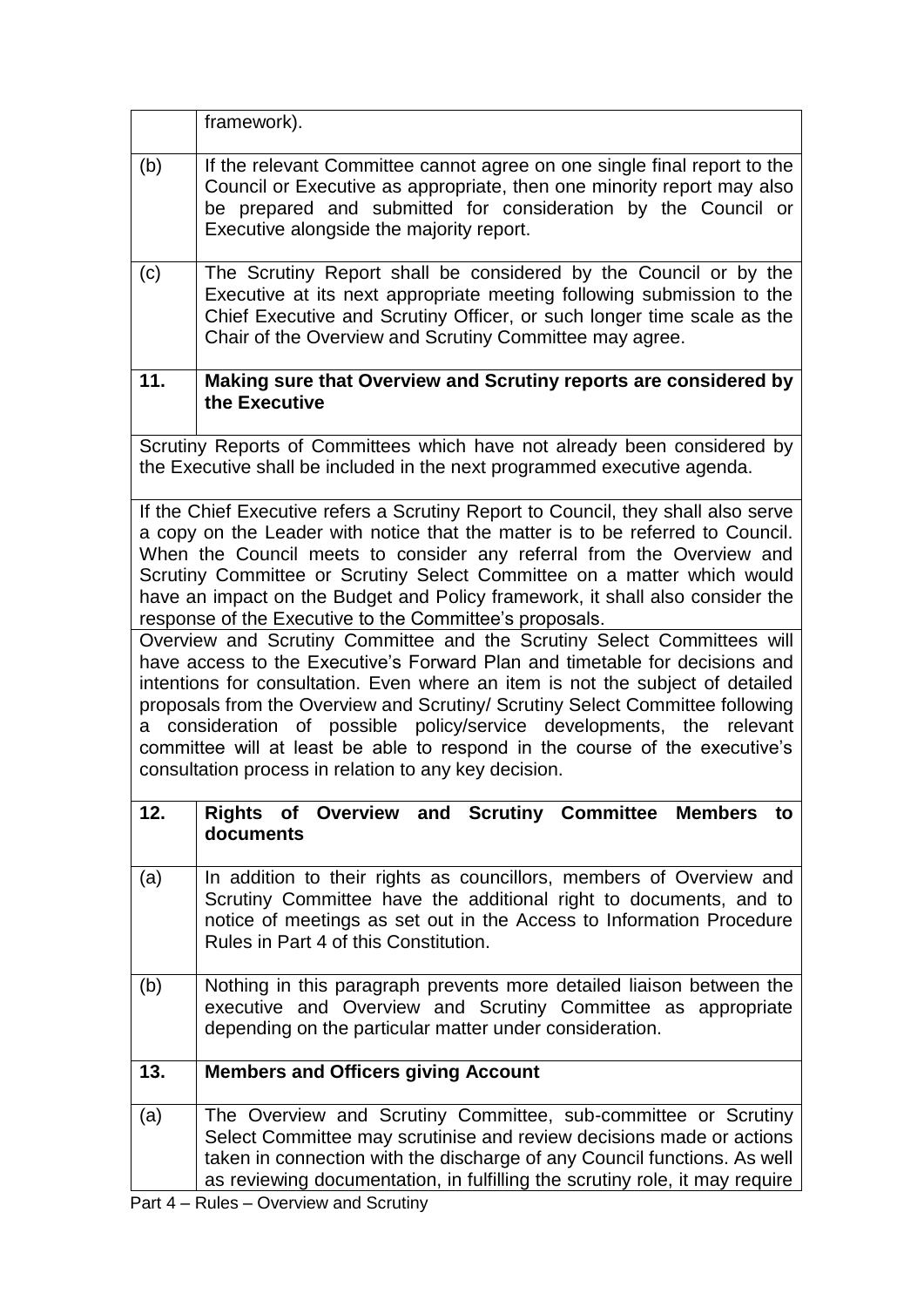|                                                                                                                                                                                                                                                                                                                                                                                                                                                                                                       | any member of the executive, the Chief Executive and/or any senior<br>officer to attend before it to explain in relation to matters within their<br>remit:                                                                                                                                                                                                                                                                                                                                                                                                                                                                                                                                                                                                                                                                              |                                                                                                                                                                                                    |  |  |
|-------------------------------------------------------------------------------------------------------------------------------------------------------------------------------------------------------------------------------------------------------------------------------------------------------------------------------------------------------------------------------------------------------------------------------------------------------------------------------------------------------|-----------------------------------------------------------------------------------------------------------------------------------------------------------------------------------------------------------------------------------------------------------------------------------------------------------------------------------------------------------------------------------------------------------------------------------------------------------------------------------------------------------------------------------------------------------------------------------------------------------------------------------------------------------------------------------------------------------------------------------------------------------------------------------------------------------------------------------------|----------------------------------------------------------------------------------------------------------------------------------------------------------------------------------------------------|--|--|
|                                                                                                                                                                                                                                                                                                                                                                                                                                                                                                       | (i)<br>any particular decision or series of decisions;                                                                                                                                                                                                                                                                                                                                                                                                                                                                                                                                                                                                                                                                                                                                                                                  |                                                                                                                                                                                                    |  |  |
|                                                                                                                                                                                                                                                                                                                                                                                                                                                                                                       | (ii)                                                                                                                                                                                                                                                                                                                                                                                                                                                                                                                                                                                                                                                                                                                                                                                                                                    | the extent to which the actions taken implement Council policy;<br>and/or                                                                                                                          |  |  |
|                                                                                                                                                                                                                                                                                                                                                                                                                                                                                                       | (iii)                                                                                                                                                                                                                                                                                                                                                                                                                                                                                                                                                                                                                                                                                                                                                                                                                                   | about their decisions and performance, whether generally in<br>comparison with service plans and targets over a period of time,<br>or in relation to particular decisions, initiatives or projects |  |  |
|                                                                                                                                                                                                                                                                                                                                                                                                                                                                                                       | and it is the duty of those persons to attend if so required.                                                                                                                                                                                                                                                                                                                                                                                                                                                                                                                                                                                                                                                                                                                                                                           |                                                                                                                                                                                                    |  |  |
|                                                                                                                                                                                                                                                                                                                                                                                                                                                                                                       | The appropriate "senior officer" shall be identified following consultation<br>with the Chief Executive.                                                                                                                                                                                                                                                                                                                                                                                                                                                                                                                                                                                                                                                                                                                                |                                                                                                                                                                                                    |  |  |
| (b)                                                                                                                                                                                                                                                                                                                                                                                                                                                                                                   | Where any member or officer is required to attend aCommittee under<br>this provision, the Chair of that committee will inform the Chief<br>Executive. The Chief Executive shall inform the member or officer in<br>writing giving at least 10 working days' notice of the meeting at which<br>they are required to attend. (A shorter period of notice may be given<br>with the agreement of the member or officer in question.) The notice<br>will state the nature of the item on which they are required to attend to<br>give account and whether any papers are required to be produced for<br>the committee. Where the account to be given to the committee will<br>require the production of a report, then the member or officer<br>concerned will be given sufficient notice to allow for preparation of that<br>documentation. |                                                                                                                                                                                                    |  |  |
| (c)                                                                                                                                                                                                                                                                                                                                                                                                                                                                                                   | Where, in exceptional circumstances, the member or officer is unable<br>to attend on the required date, then the relevant committee shall in<br>consultation with the member or officer arrange an alternative date for<br>attendance.                                                                                                                                                                                                                                                                                                                                                                                                                                                                                                                                                                                                  |                                                                                                                                                                                                    |  |  |
| 14.                                                                                                                                                                                                                                                                                                                                                                                                                                                                                                   | <b>Attendance by Others</b>                                                                                                                                                                                                                                                                                                                                                                                                                                                                                                                                                                                                                                                                                                                                                                                                             |                                                                                                                                                                                                    |  |  |
| The Overview and Scrutiny Committee and Scrutiny Select Committees may<br>invite people other than those people referred to in paragraph 13 above to<br>address it, discuss issues of local concern and/or answer questions. It may for<br>example wish to hear from residents, stakeholders and members and officers<br>in other parts of the public sector and shall notify the Chief Executive who will<br>issue an invitation to such people to attend. Their attendance is entirely<br>optional. |                                                                                                                                                                                                                                                                                                                                                                                                                                                                                                                                                                                                                                                                                                                                                                                                                                         |                                                                                                                                                                                                    |  |  |
| 15.                                                                                                                                                                                                                                                                                                                                                                                                                                                                                                   | Call-In                                                                                                                                                                                                                                                                                                                                                                                                                                                                                                                                                                                                                                                                                                                                                                                                                                 |                                                                                                                                                                                                    |  |  |
| (a)                                                                                                                                                                                                                                                                                                                                                                                                                                                                                                   |                                                                                                                                                                                                                                                                                                                                                                                                                                                                                                                                                                                                                                                                                                                                                                                                                                         | When a decision is taken by the Executive, an individual member of the<br>Executive, a committee of the executive, or a 'key decision' is made by                                                  |  |  |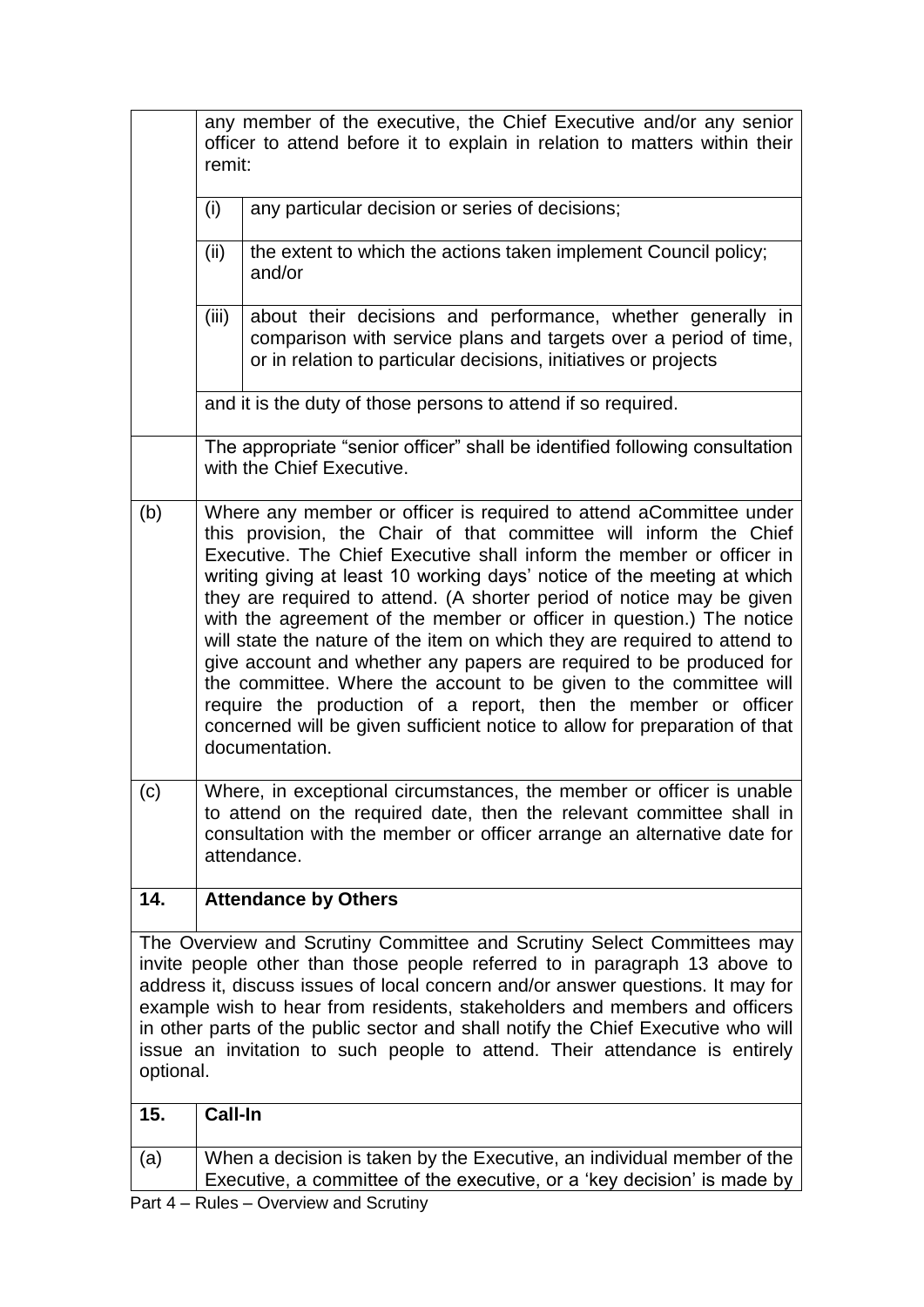|     | an officer with delegated authority from the executive, or an area<br>committee or under joint arrangements, that decision shall be notified<br>to all members of the Council as soon as possible after it is taken<br>(normally within two working days) and shall be made available at the<br>main offices of the Council.                                                                                                                                                                                                                                                                                                                                                                                                                            |
|-----|---------------------------------------------------------------------------------------------------------------------------------------------------------------------------------------------------------------------------------------------------------------------------------------------------------------------------------------------------------------------------------------------------------------------------------------------------------------------------------------------------------------------------------------------------------------------------------------------------------------------------------------------------------------------------------------------------------------------------------------------------------|
| (b) | That notice will bear the date on which it is published and will specify<br>that the decision will come into force and may then be implemented on<br>the expiry of five working days after publication of the decision unless it<br>is called in.                                                                                                                                                                                                                                                                                                                                                                                                                                                                                                       |
| (c) | During that period the Chief Executive shall call-in a decision for<br>scrutiny by the Overview and Scrutiny committee if so requested by<br>any five members of the Overview and Scrutiny Committee.                                                                                                                                                                                                                                                                                                                                                                                                                                                                                                                                                   |
|     | Such a request must be made in writing and must state the reason the<br>members believe call-in to be necessary. On receipt of such a request<br>within five working days of publication of the decision, the Chief<br>Executive shall notify the decision taker of the call in and shall within<br>five working days of the decision to call-in, call a meeting of the<br>Overview and Scrutiny Committee. Pending that meeting, the decision<br>shall stand deferred and shall not be implemented.                                                                                                                                                                                                                                                    |
| (d) | If, having considered the decision, the Overview and Scrutiny<br>Committee is still concerned about it, then it may refer it back to the<br>decision making person or body for reconsideration, setting out in<br>writing the nature of its concerns, or refer the matter to Full Council. If<br>referred to the decision maker they shall then reconsider it, amending<br>the decision or not, before adopting a final decision.                                                                                                                                                                                                                                                                                                                       |
| (e) | If following a call-in of the decision, the Overview and Scrutiny<br>Committee does not refer the matter either to Council or back to the<br>decision making person or body, the decision shall take effect on the<br>date of the Overview and Scrutiny Committee meeting.                                                                                                                                                                                                                                                                                                                                                                                                                                                                              |
| (f) | If the matter was referred to Full Council and the Council does not<br>object to a decision which has been made, then no further action is<br>necessary and the decision will be effective in accordance with the<br>provision below. However, if the Council does object, it has no locus to<br>make decisions in respect of an executive decision unless it is contrary<br>to the policy framework, or contrary to or not wholly consistent with the<br>budget. Unless that is the case, the Council will refer any decision to<br>which it objects back to the decision making person or body, together<br>with the Council's views on the decision. That decision making body or<br>person shall choose whether to amend the decision or not before |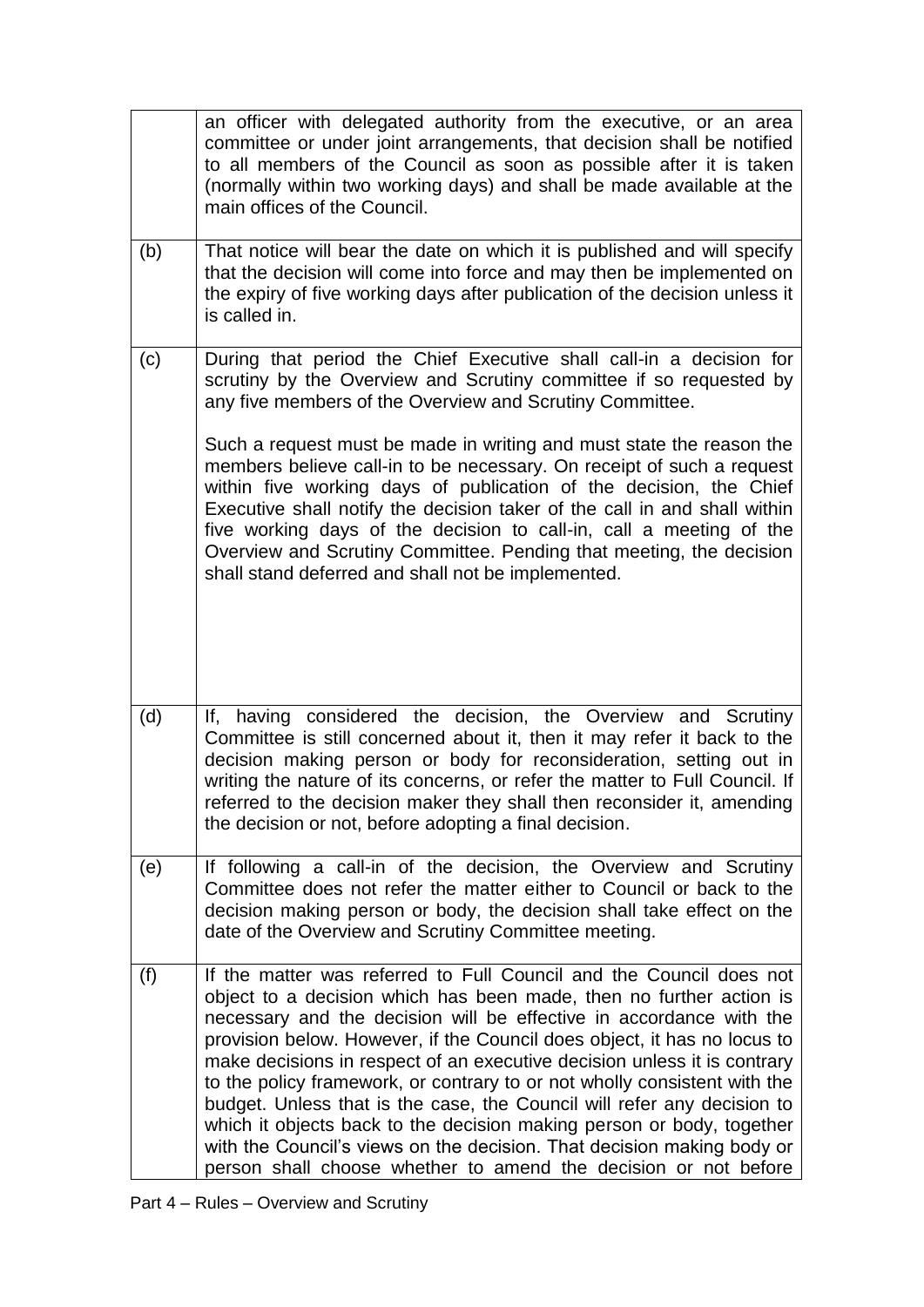|     | reaching a final decision and implementing it.                                                                                                                                                                                                                                                                                                                                                                                                                                                                                                                                                                                                                                                                                                                                                                                                                                                                             |
|-----|----------------------------------------------------------------------------------------------------------------------------------------------------------------------------------------------------------------------------------------------------------------------------------------------------------------------------------------------------------------------------------------------------------------------------------------------------------------------------------------------------------------------------------------------------------------------------------------------------------------------------------------------------------------------------------------------------------------------------------------------------------------------------------------------------------------------------------------------------------------------------------------------------------------------------|
| (g) | If the Council does not decide to refer the decision back to the<br>decision-making body or person, the decision shall take effect on the<br>date of the Council meeting.                                                                                                                                                                                                                                                                                                                                                                                                                                                                                                                                                                                                                                                                                                                                                  |
| (h) | A decision-making person or body can be required to reconsider any<br>particular decision only once.                                                                                                                                                                                                                                                                                                                                                                                                                                                                                                                                                                                                                                                                                                                                                                                                                       |
|     | <b>Call-In and Urgency</b>                                                                                                                                                                                                                                                                                                                                                                                                                                                                                                                                                                                                                                                                                                                                                                                                                                                                                                 |
| (i) | The call-in procedure set out above shall not apply where the decision<br>being taken by the Executive is urgent. A decision will be urgent if any<br>delay likely to be caused by the call in process would seriously<br>prejudice the Council's or the publics' interest. The record of the<br>decision and notice by which it is made public shall state whether, in<br>the opinion of the decision making person or body, the decision is an<br>urgent one, and therefore not subject to call-in. The decision proposed<br>shall be regarded as reasonable in all the circumstances and be<br>treated as a matter of urgency unless the Chair of Overview and<br>Scrutiny and the political group leaders by simple majority, disagree.<br>Decisions taken as a matter of urgency must be reported to the next<br>appropriate meeting of the Council by the Chief Executive, together<br>with the reasons for urgency. |
| (i) | The operation of the provisions relating to call-in and urgency shall be<br>monitored annually, and a report submitted to Council with proposals<br>for review if necessary.                                                                                                                                                                                                                                                                                                                                                                                                                                                                                                                                                                                                                                                                                                                                               |